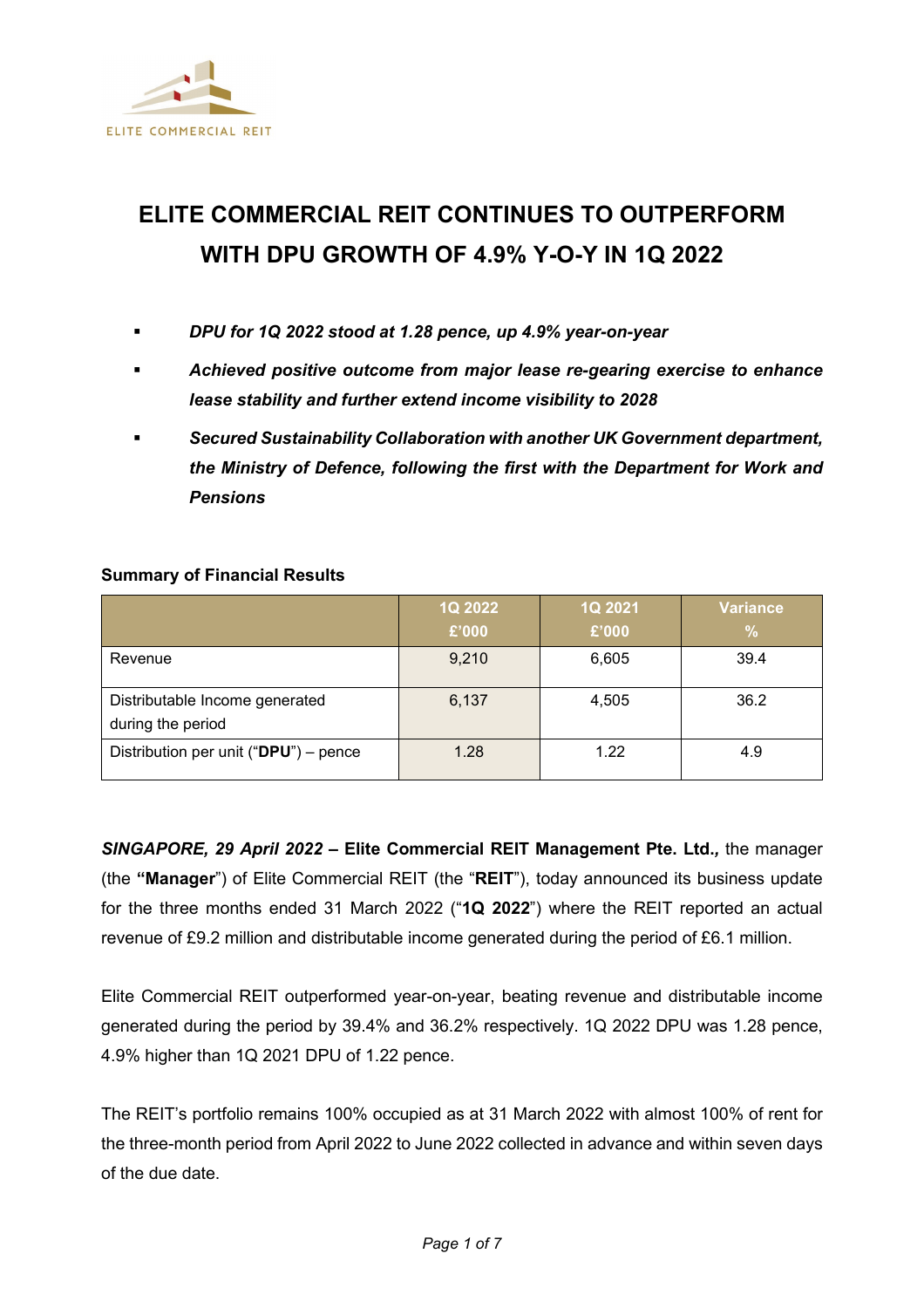

#### **Positive Outcome from Lease Re-gearing Exercise**

During the period under review, the Manager had successfully removed lease break options that were set to occur in March 2023 ("lease break options") from an aggregate of [1](#page-1-0)09 assets<sup>1</sup> occupied by the REIT's main occupier, the UK Government's Department for Work and Pensions ("**DWP**"), and the UK Government's Ministry of Defence ("**MOD**"). This positive outcome greatly enhances the REIT's lease stability and income visibility until March 2028 for 85.2% of the total REIT's portfolio based on annualised gross rental income as at 31 March 2022.

Except for the removal of the lease break clause, the rest of the lease terms remain the same and the leases will also benefit from the built-in rental escalation in April 2023, presenting potential upside. A majority of the rental escalation is pegged to the UK Consumer Price Index ("**CPI**") subject to an annual minimum increase of 1.0% and maximum of 5.0% on an annual compounding basis from 1 April 2018 to 31 March 2023. The new rental rates will start on 1 April 2023.

In its announcements dated 14 April 2022, the Manager provided an illustrated outcome of rental contributions for assets occupied by the DWP and the MOD, following the recent lease events pertaining to the assets occupied by these two government departments, with estimated inflation-linked rental uplift factored in.

The illustration showed that the total estimated rental contribution from the DWP and the MOD will increase between 1.5% and 5.5% when the inflation-linked rental escalation starts in April 2023. Following the recent lease events, the Manager intends to conduct a mid-year valuation exercise to update the REIT's portfolio value.

#### **Property Updates**

The Manager has received notice to exercise the break options for eight of the remaining nine DWP-occupied assets with the March 2023 lease break option. The Manager continues to work with the DWP on the sole balance asset with the March 2023 lease break option and will update the market in due course.

John Street, Sunderland, which is vacant as of 1 April 2022, and Sidlaw House, Dundee, which will vacate on 29 June 2022, are being actively marketed to potential occupiers. The most likely

<span id="page-1-0"></span>*<sup>1</sup>Of the 109 assets with March 2023 lease break option removed, 108 are occupied by the DWP and one by the MOD.*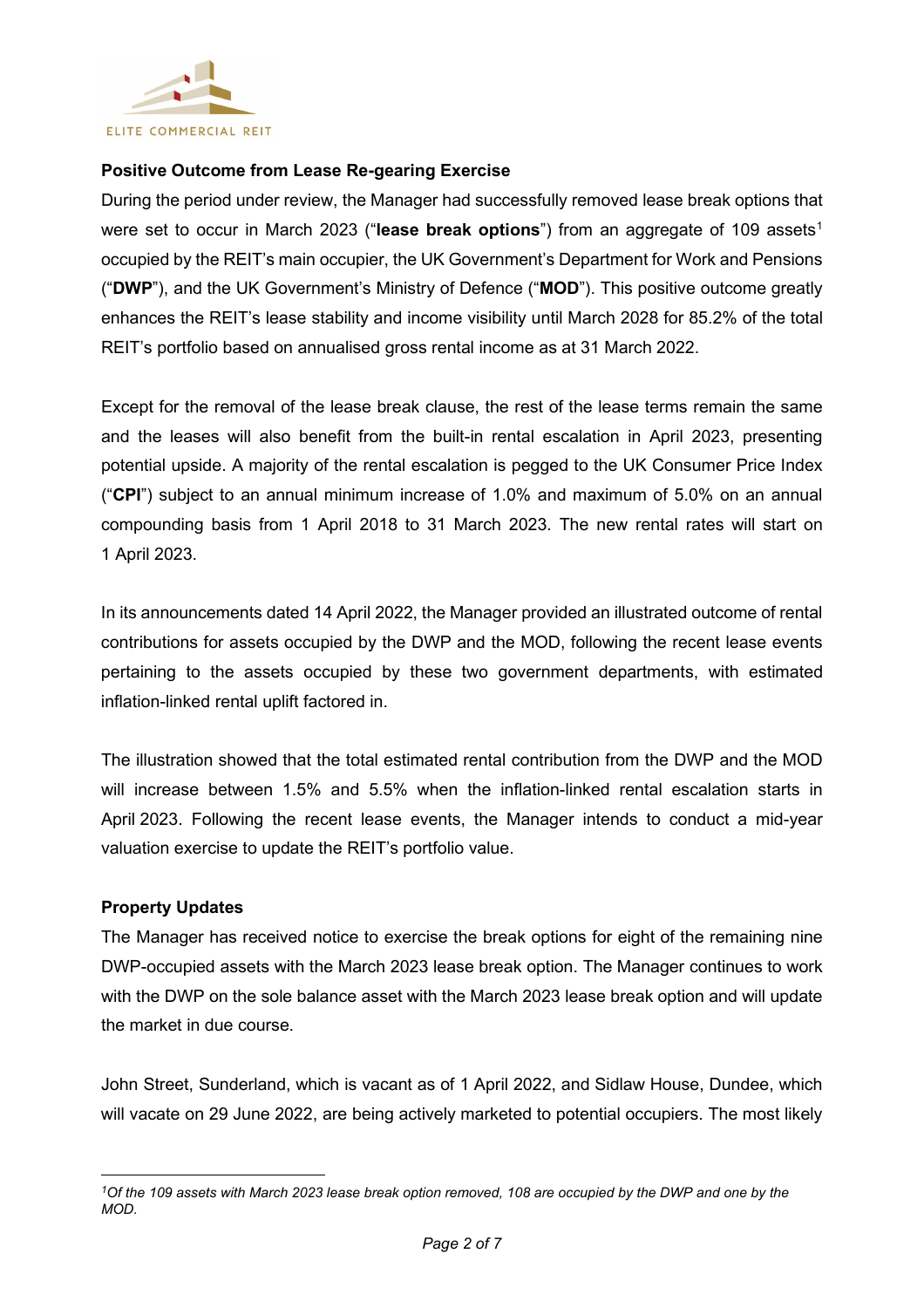

use for the assets is continued office use, although the Manager continues to review alternative options as a matter of course.

#### **Maximising Value Outcomes**

All the eight assets which will be vacated by the DWP have a 12-month notice period on the lease and these assets will continue to be income-producing until March 2023 when they are vacated. The Manager is actively formulating the appropriate asset management strategy for each asset, with a view to maximising value outcomes and minimising holding costs.

Appraisals of the real estate market conditions and economic dynamics of the submarkets of each of the eight assets are underway, with a variety of options for each asset under consideration, including:

- Potential re-letting as an office or other uses
- **Disposal with vacant possession or following re-letting**
- Seeking consent for alternative uses (conversion or redevelopment) where those offer the best outcomes.

The Manager is also actively engaged with the network of local advisors, to assist in any analysis and on future re-letting, redevelopment and/or disposal strategies for the eight assets. Further updates will be provided at the appropriate time.

#### **Secured Sustainability Collaboration with UK Government Departments**

The Manager has secured Sustainability Collaboration with two government departments within the quarter itself, a major achievement considering the impact it would have on the REIT's portfolio. The REIT secured its first such collaboration with the DWP announced end of February 2022, followed closely by the collaboration with the MOD announced in April 2022.

In total, the Manager will be investing an aggregate of about  $£14.8$  million<sup>[2](#page-2-0)</sup> over three years towards pre-approved works on the assets occupied by the DWP and the MOD, funded mainly by internal sources, to boost the energy efficiency of the underlying buildings and ensure that the properties remain relevant in an increasingly sustainability-focused environment. The

<span id="page-2-0"></span>*<sup>2</sup> Comprising £14.67 million of Sustainability Contribution to DWP-occupied assets and £0.1 million of Sustainability Contribution to MOD-occupied asset.*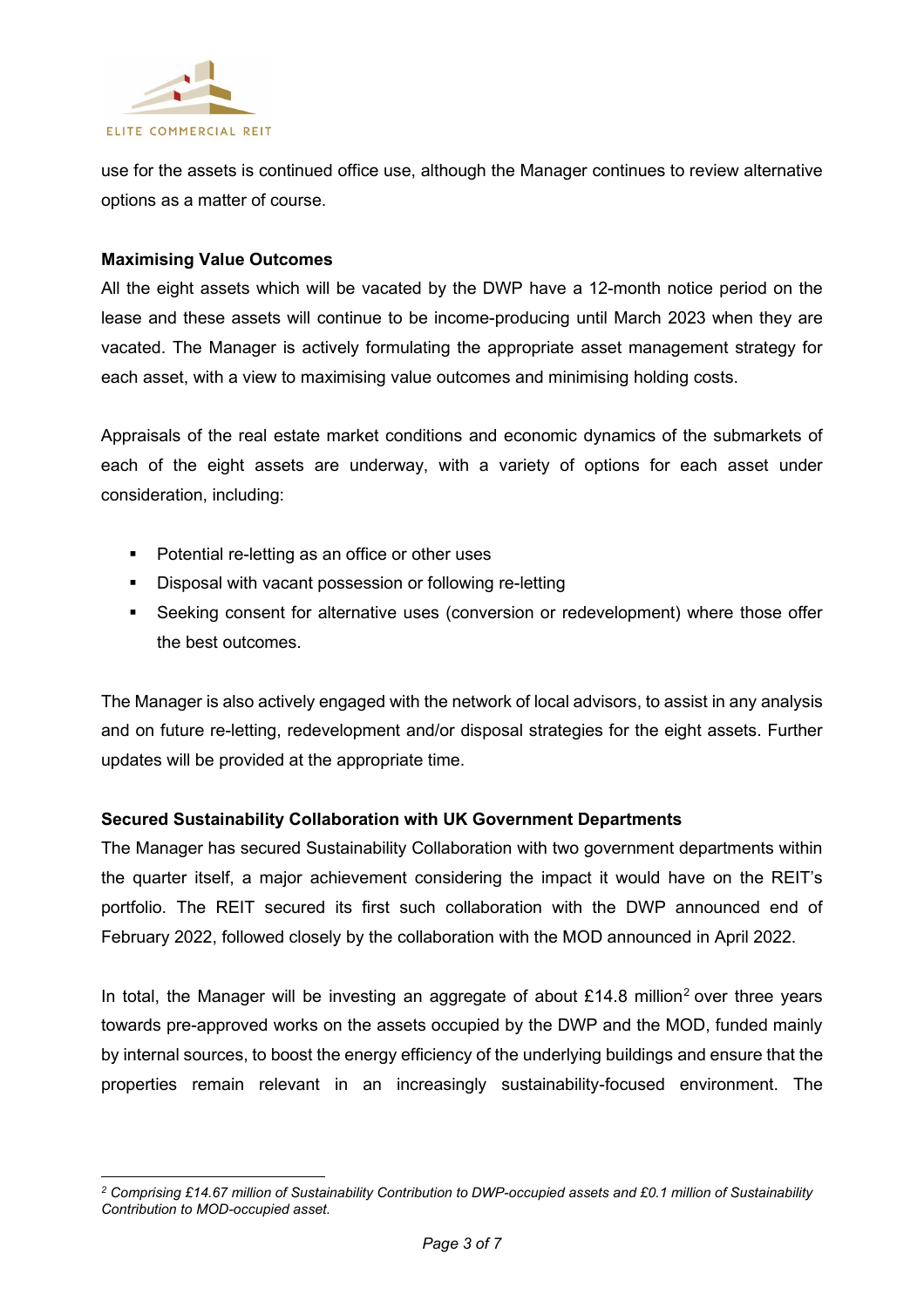

collaborations are also in alignment with the UK Government's commitment to achieve net zero carbon emissions by 2050 $^3$  $^3$ .

**Ms Shaldine Wang, Chief Executive Officer of the Manager,** said: "The team has done well in securing lease stability through the removal of lease break options for 109 of our properties, which further enhances the income visibility for the REIT. These leases will also benefit from the upcoming rental escalations in April 2023.

"Besides that, the team has also achieved breakthrough sustainability collaborations with the UK Government, first with our main occupier, the DWP, and next with the Ministry of Defence, to 'green' our assets. We have also released our inaugural Sustainability Report which outlines our sustainability framework, material topics and strategies to keep us relevant and sustainable for a longer time. Our proactive asset management approach continues to put us in a good stead as we intensify our efforts. We continue to proactively engage our occupiers and tenants to explore suitable opportunities and formulate the best outcome for our properties in maximising and augmenting long-term value of the REIT."

#### **Outlook and Prospects**

UK economy is estimated to have grown by 0.1% in February 2022 and is now 1.5% above its pre-pandemic level in February 2020, driven mainly by human health and social work activities $^4$  $^4$ . On an annual basis, UK economy grew by 7.4%<sup>[5](#page-3-2)</sup> in 2021. However, UK GDP is expected to slow to 3.7% in 2022, projected the International Monetary Fund $^6$ .

It was noted that the Bank of England ("**BoE**") had raised interest rates by another 0.25 percentage points, to 0.75% for the third consecutive meeting as inflation hits its highest since January 1997. BoE now expects inflation to increase further in the coming months to around 8% in 2Q 2022 and perhaps even higher later this year, reflecting global energy prices, with some further material contribution from tradable goods prices[7](#page-3-4) . Consumer Prices Index ("**CPI**") rose by 7.0% in the 12 months to March 2022, up from 6.2% in February 2022<sup>[8](#page-3-5)</sup>. However, upward pressures on inflation are expected to dissipate over time and projected to fall back to a little above the 2% target in two years' time.

<span id="page-3-0"></span>*<sup>3</sup> Gov.UK, HM Government, Net Zero Strategy: Build Back Greener, October 2021.*

<span id="page-3-1"></span>*<sup>4</sup> Office for National Statistics, GDP monthly estimate, UK: February 2022, 11 April 2022.*

<span id="page-3-2"></span>*<sup>5</sup> Office for National Statistics, GDP quarterly national accounts, UK: October to December 2021, 31 March 2022.*

<span id="page-3-3"></span>*<sup>6</sup> International Monetary Fund, World Economic Outlook, April 2022.*

<span id="page-3-5"></span><span id="page-3-4"></span>*<sup>7</sup> Bank of England, Monetary Policy Summary, March 2022, 17 March 2022.*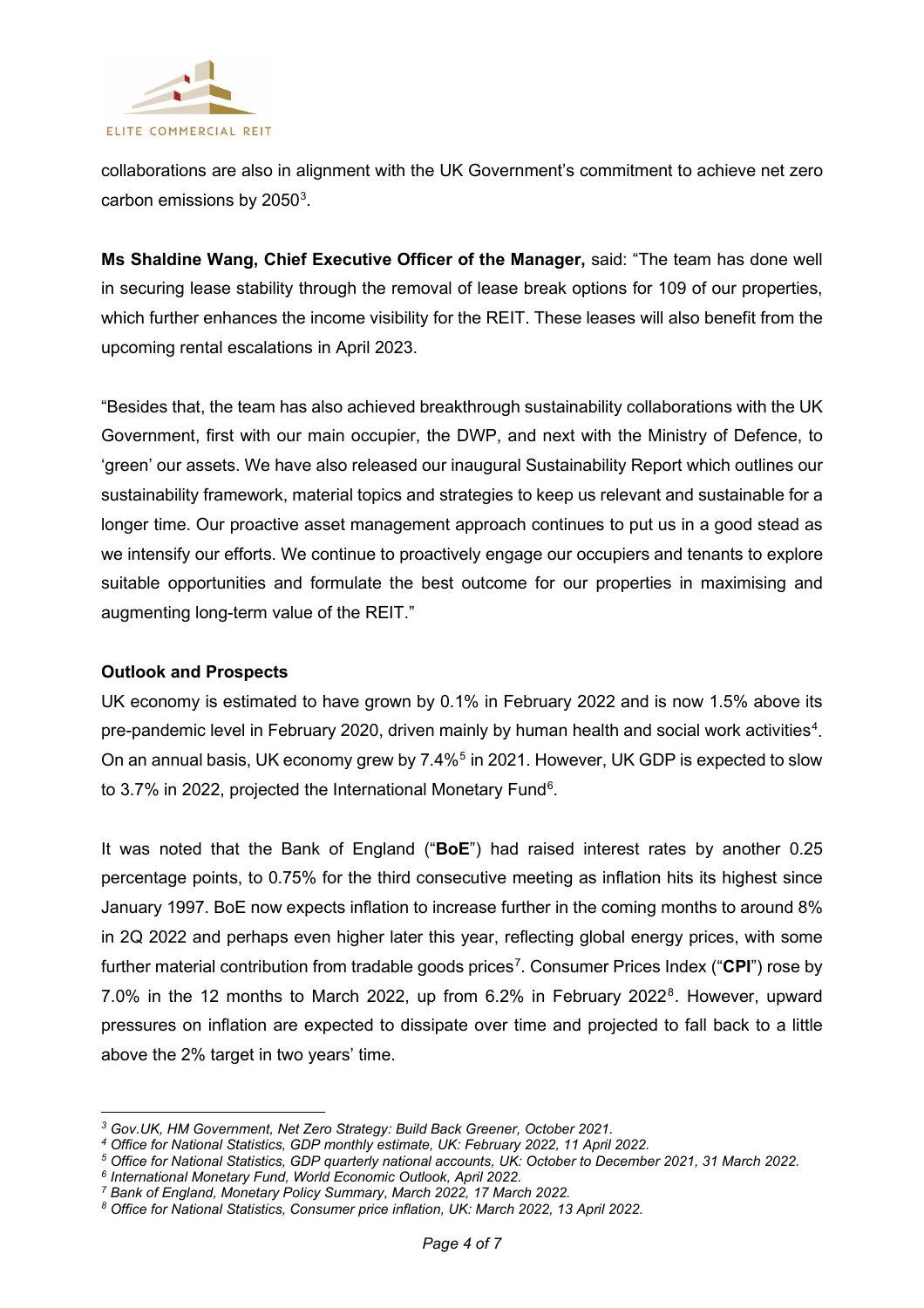

The unemployment rate for December 2021 to February 2022 fell by 0.1 percentage points on the year to 3.8% and is now at pre-pandemic levels<sup>[9](#page-4-0)</sup>. Meanwhile, job vacancies in January to March 2022 rose to a new record of 1.3 million $9$ .

DWP's claimant count of 1.7 million in March 2022 remains high compared to pre-pandemic. Although unemployment claimants have been falling over the past year, it is noted that job vacancies still remain significantly high, emphasising the importance of DWP's services to the UK citizens in providing job matching services.

The Manager remains on the lookout for growth opportunities and these are available to the REIT through its Sponsors' right of first refusal pipeline or from the open market. Elite Commercial REIT is expected to continue providing a stable income to its Unitholders as it continues to collect close to 100% of the rent in advance.

**- End -**

**For queries, please contact:** 

**Investor Relations**  Ms CHAI Hung Yin Email: hungyin.chai@elitecreit.com Tel: (65) 6955 9999

**Media**  Ms CHIA Hui Kheng / Ms Melissa SIM Email: elitecr@citigatedewerogerson.com Tel: (65) 6534 5122

<span id="page-4-0"></span>*<sup>9</sup> Office for National Statistics, Labour market overview, UK: April 2022, 12 April 2022.*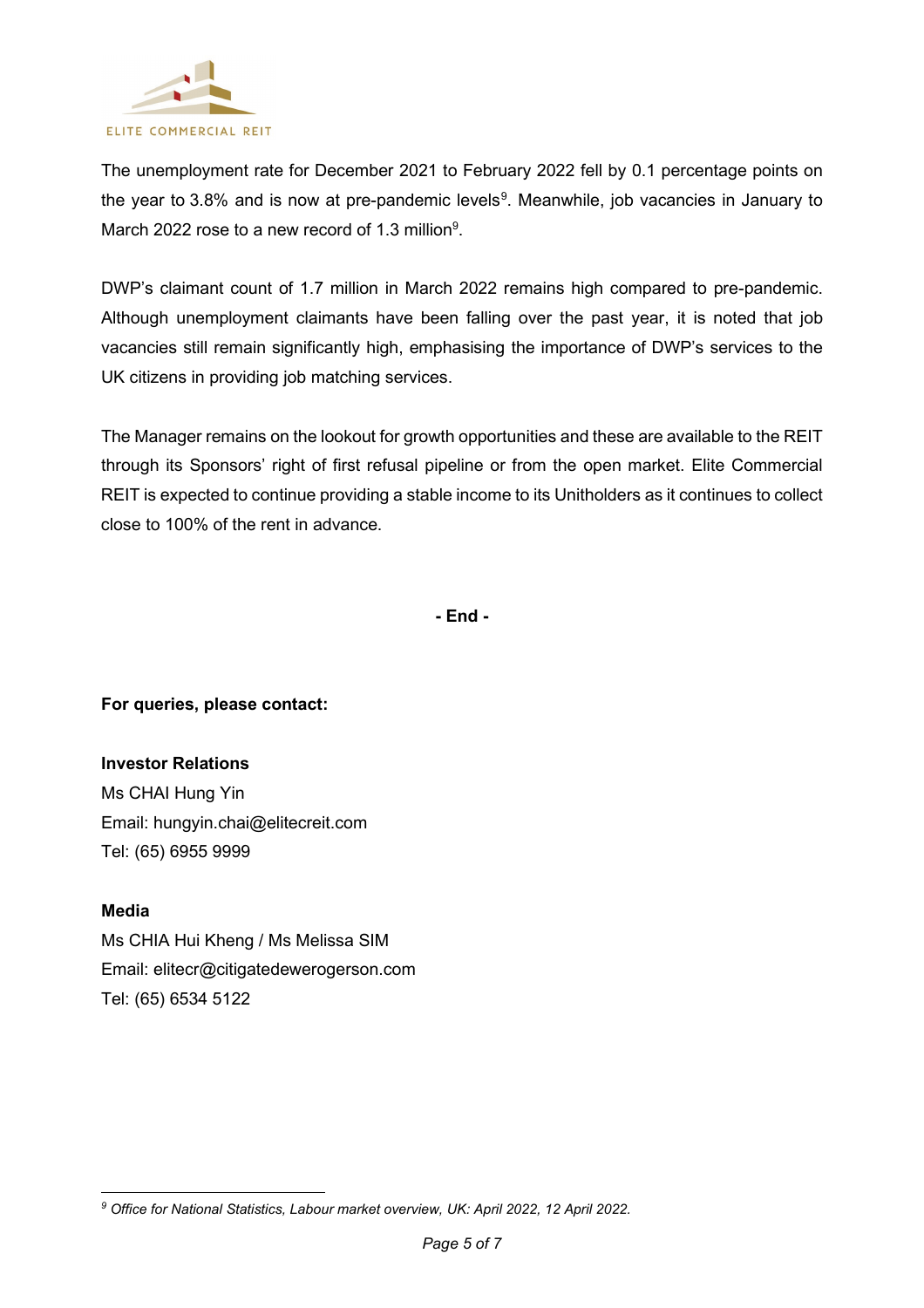

## **About Elite Commercial REIT**

Elite Commercial REIT (the "**REIT**") is a Singapore real estate investment trust established with the investment strategy of principally investing, directly or indirectly, in commercial assets and real estate-related assets in the United Kingdom ("**UK**"). Listed on the Singapore Exchange Securities Trading Limited ("**SGX-ST**") on 6 February 2020, Elite Commercial REIT is the first and only UK-focused listed REIT in Singapore.

The REIT's portfolio ("**Portfolio**") comprises 155 predominantly freehold<sup>[10](#page-5-0)</sup> quality commercial buildings located across the UK with an aggregate value of £500.1 million $^{\text{11}},^{\text{12}}$  $^{\text{11}},^{\text{12}}$  $^{\text{11}},^{\text{12}}$ . The Portfolio has a total net internal area of approximately 3.9 million square feet and a total site area of approximately 72 hectares. Of the total portfolio, 58 of the properties were acquired on 9 March 2021 during the REIT's maiden acquisition.

The Portfolio offers a stable cash flow with over 99.0% of the gross rental income derived from the AA-rated UK Government and a long weighted average lease expiry of 5.5 years<sup>13</sup>. All the leases are on full repairing and insuring<sup>[14](#page-5-4)</sup> ("FRI") basis and a majority of them include rental escalations that are linked to the UK Consumer Price Index. The Portfolio is primarily occupied by the Department for Work and Pensions ("**DWP**"), the UK's largest public service department that is responsible for welfare, pensions and child maintenance for over 23 million claimants. DWP is a uniquely resilient occupier and the Portfolio is part of the crucial public infrastructure through which the DWP provides services to the community.

The REIT's key objectives are to provide Unitholders with regular and stable distributions and to achieve long-term growth in distribution and net asset value per unit, while maintaining an appropriate capital structure through disciplined execution of its key strategies.



For more information, please visit <https://elitecreit.com/>



Follow us on LinkedIn: <https://www.linkedin.com/company/elitecreit>

<span id="page-5-3"></span>*<sup>13</sup> As at 31 March 2022.*

<span id="page-5-0"></span>*<sup>10</sup> Of the 155 properties, 150 properties are freehold properties and 5 properties are on long leasehold tenures.*

<span id="page-5-1"></span>*<sup>11</sup> As at 31 December 2021.*

<span id="page-5-2"></span>*<sup>12</sup> Portfolio value is the fair value of investment properties (based on valuation report).*

<span id="page-5-4"></span>*<sup>14</sup> Under a full repairing and insuring ("FRI") lease, commonly known as triple net lease, the responsibility for the*  repair of the external and internal parts, as well as the structure of the property is placed with the tenant. Elite *Commercial REIT, as the landlord, has no repairing or insuring liability.*